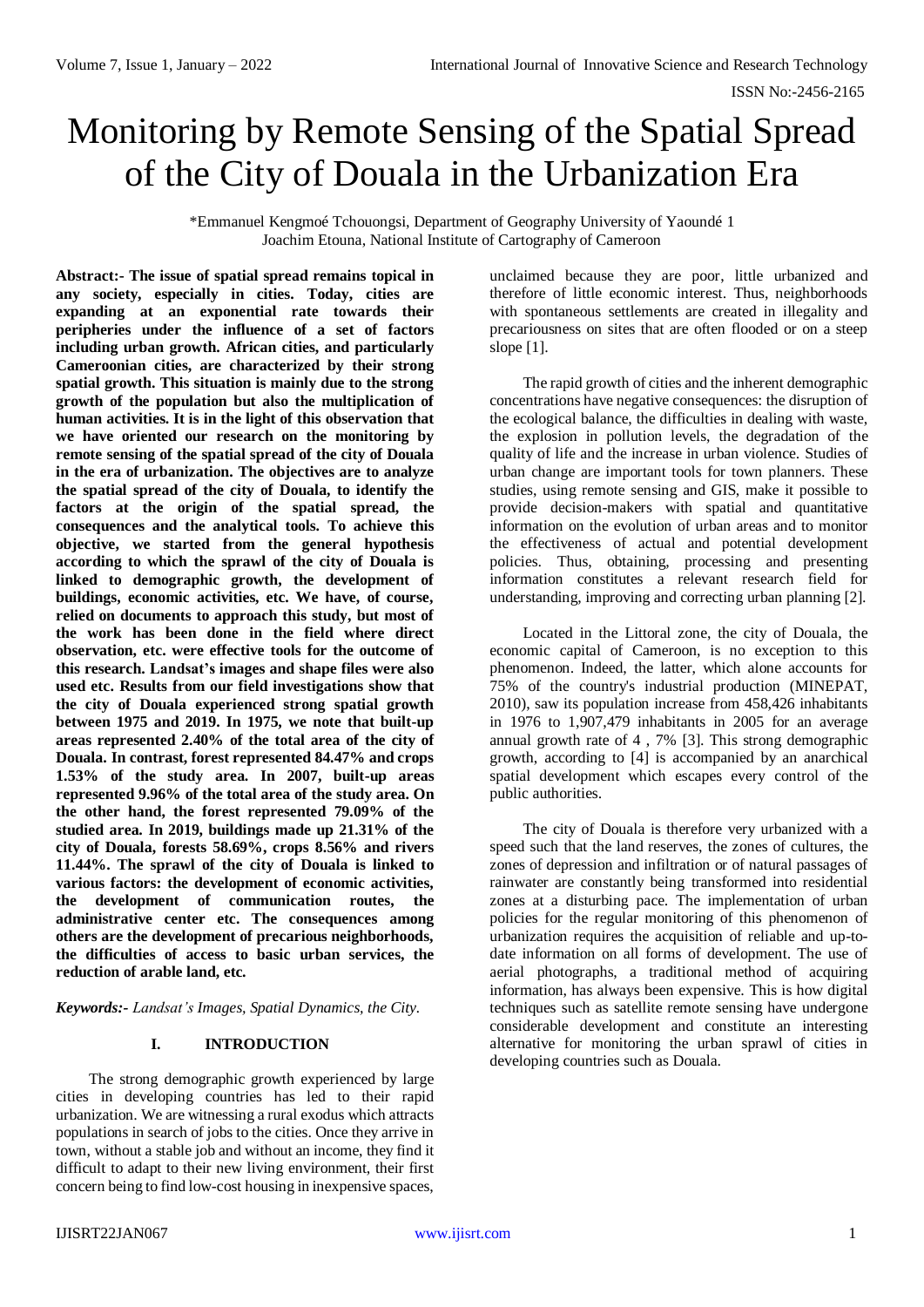## **II. MATERIAL AND METHODS**

#### *A. Delimitation of Study*

The city of Douala is an estuarine city established on the banks of the Wouri River which divides it into two. Located approximately 30 km from the Atlantic Ocean, between 3 ° 52'0 "and 4 ° 3'0" N latitude and 9 ° 23'0 "and 9 ° 45'0" E

longitude. It covers an area of approximately 1,920 km2. It is bounded to the North-West by Moungo and Fako Divisions, to the North-East by the Moungo and Nkam Divisions, to the South-East by the Dibamba and the Nkam Rivers and to the South-West by the Atlantic Ocean and Fako Division (Cf. Figure 1).



Fig 1: Location of the city of Douala Source: Shape file National Institute of Cartography, 2018

The climate of the city of Douala is of humid equatorial type characterized by abundant precipitation which ranges from 4000 to 6000 mm of rain per year and an average rainfall of 4200 mm per year. The annual average temperature is around 27 ° C.

The hydrographic network of the city of Douala is made up of its main river, the Wouri, which divides the city into two parts. In addition to the Wouri River, the hydrography of the city of Douala is spread over nine major hydrographic catchments that flow into the Wouri River: Bonassama, Besséké, Bobongo, Mgoua, Kambo, Nsapé, Mbopi, Mbanya and Tongo bassa.

The urban space of Douala is established on a set of three low plateaus whose altitudes are between -12 and 127 meters; these plateaus are sheared by the deep valleys of the tributaries of the Wouri

The vegetation of the city of Douala in general is characterized by the presence of a mangrove, with mangroves and raffias in the marshy lowlands and a tree savannah which is the result of strong deforestation linked to urbanization.

#### *B. Data collection*

The data we used for our work are of several types, namely shape files, base maps and Landsat's images.

## *Shapefiles of our study area*

These are file formats for geographic information systems (GIS). They contain all the information related to the geometry of the described objects, which can be points, lines and polygons. Its extension is conventionally called SHP. These are shape files on the administrative boundaries of Douala, the hydrographic network, the road network, economic activities, etc. These data come from INC and BUCREP.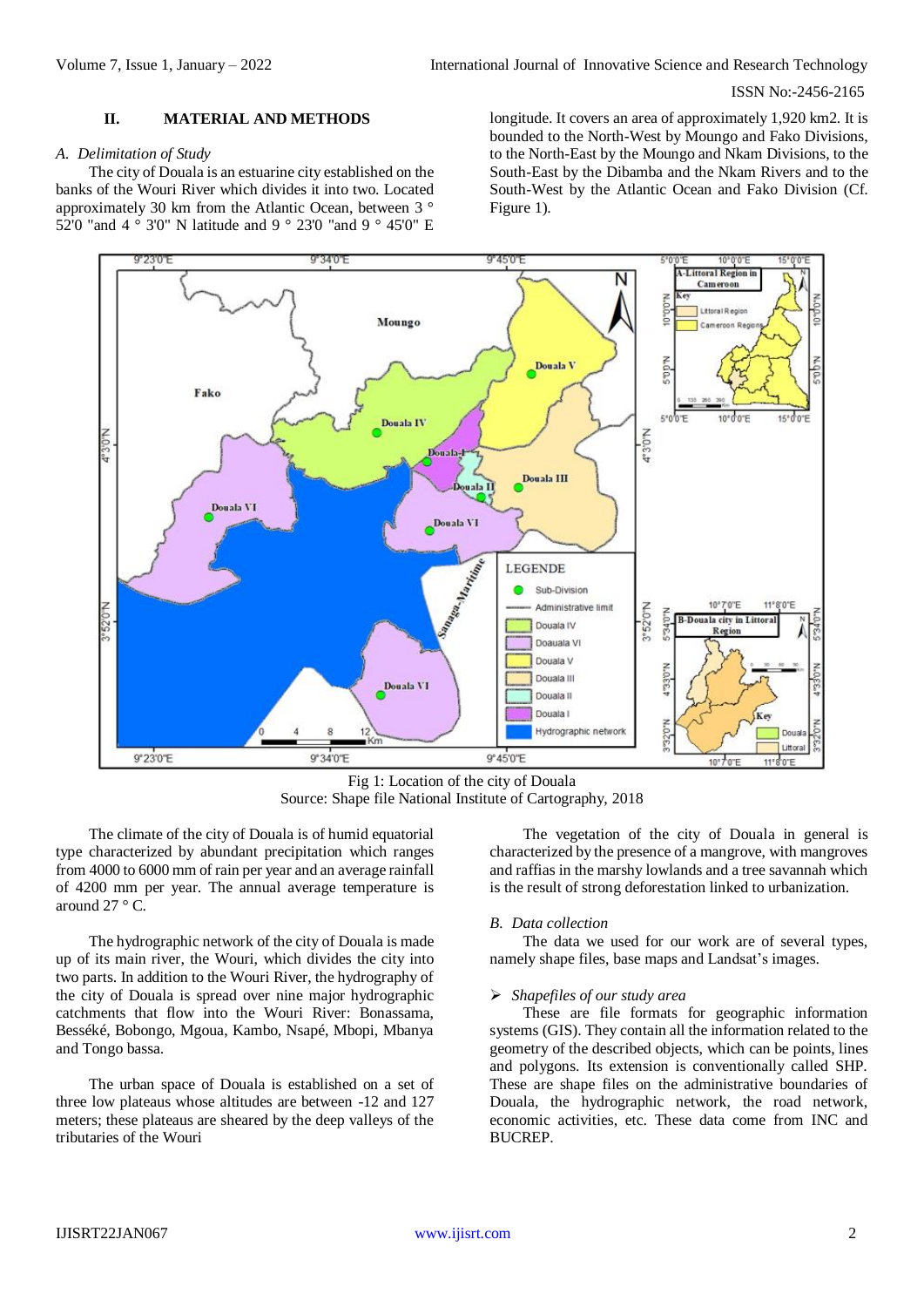#### *Images used*

#### *Images from Google Earth pro*

The Google Earth image gives us a 2 or 3 dimensional graphical representation of land use. This allows us to see in real time everything that is in the city of Douala (physical and human facts) with very specific characteristics of each area of land use.

#### *Landsat Images*

The Landsat sensor images we obtained are those downloaded from the GLCF website (http: /glcfapp.glcf.umd.edu: 8080 / esdi / index.jsp). They relate to three periods, namely 1975, 2007 and 2020. The satellite image of the Landsat sensor is known for its many applications in land use analysis and diachronic study. The images used are among others Landsat MSS (1975), Landsat ETM + (2007) and Landsat OLI (2019).

Questionnaire surveys were conducted among households in the six districts of the city of Douala. A total of 300 households were surveyed. The questionnaire subdivided into five sections intended for households focused on: aaccess to water, b- access to health, c- access to electricity, daccess to sanitation e-The action of local authorities in terms of preservation of the living environment.

#### **III. RESULT**

## *A. Monitoring by remote sensing of the spatial spread of the city of Douala between 1975 and 2020* To carry out this study, we used land use maps.

#### *Land use in the city of Douala in 1975*

In the years 1975, urbanization was very weak in the city of Douala, the economic capital of Cameroon. Indeed, the discretization of the satellite image of the city of Douala in 1975 shows that urban sprawl was not very pronounced. There is a high density of the plant cover and a low density of the building (Cf. Table 1). Vegetation brings together crops and forests. The hydrographic network is very dense.

| <b>Thematic classes</b> | Surface area in 1975 (m2) | Surface area in 1975 (ha) |
|-------------------------|---------------------------|---------------------------|
| <b>Building</b>         | 23 433 115                | 2 3 4 3 , 3 1             |
| Forest                  | 823 566 143               | 82 356,61                 |
| Culture                 | 14 945 418                | 1494.54                   |
| Hydrographic network    | 112 986 094               | 11 298,60                 |
| Total                   | 974 930 770               | 97 493,07                 |

Table 1: Types of land use and their areas in 1975

*Source: MSS landsat image of the city of Bafoussam, 1975*

At the end of the image processing (Cf. Figure 5), we note that the built surfaces represented 2.40% of the total area of the city of Douala, the forest 84.47% and the crops 1.53%. The rivers represented 2.02% (see Figure 2).



*Source: Landsat MSS image, 1975*

The populations were concentrated in a small area of the districts of Douala I, Douala II, Douala III and Douala V, mainly in the districts of Brazzaville, Bonaloka, Newbell, Bonapriso, Akwa, Bonadibong, Bassa and Bépanda, etc. The outskirts consisted of a vast expanse of forest and Douala VI was unoccupied.

#### *Land use in the city of Douala in 2007*

Between 1975 and 2007 the city of Douala experienced strong demographic growth, the result of migration and natural increase. In this context, spatial spread has accelerated mainly in four Sub-Divisions, namely Douala I, Douala II, Douala III and Douala V, especially from the center to the periphery. This strong urban growth did not have any major negative effects on the vegetation cover and gave birth to new districts such as Bonabéri, Bonanjo, Deido, Akwa Nord, Nkolbong, etc.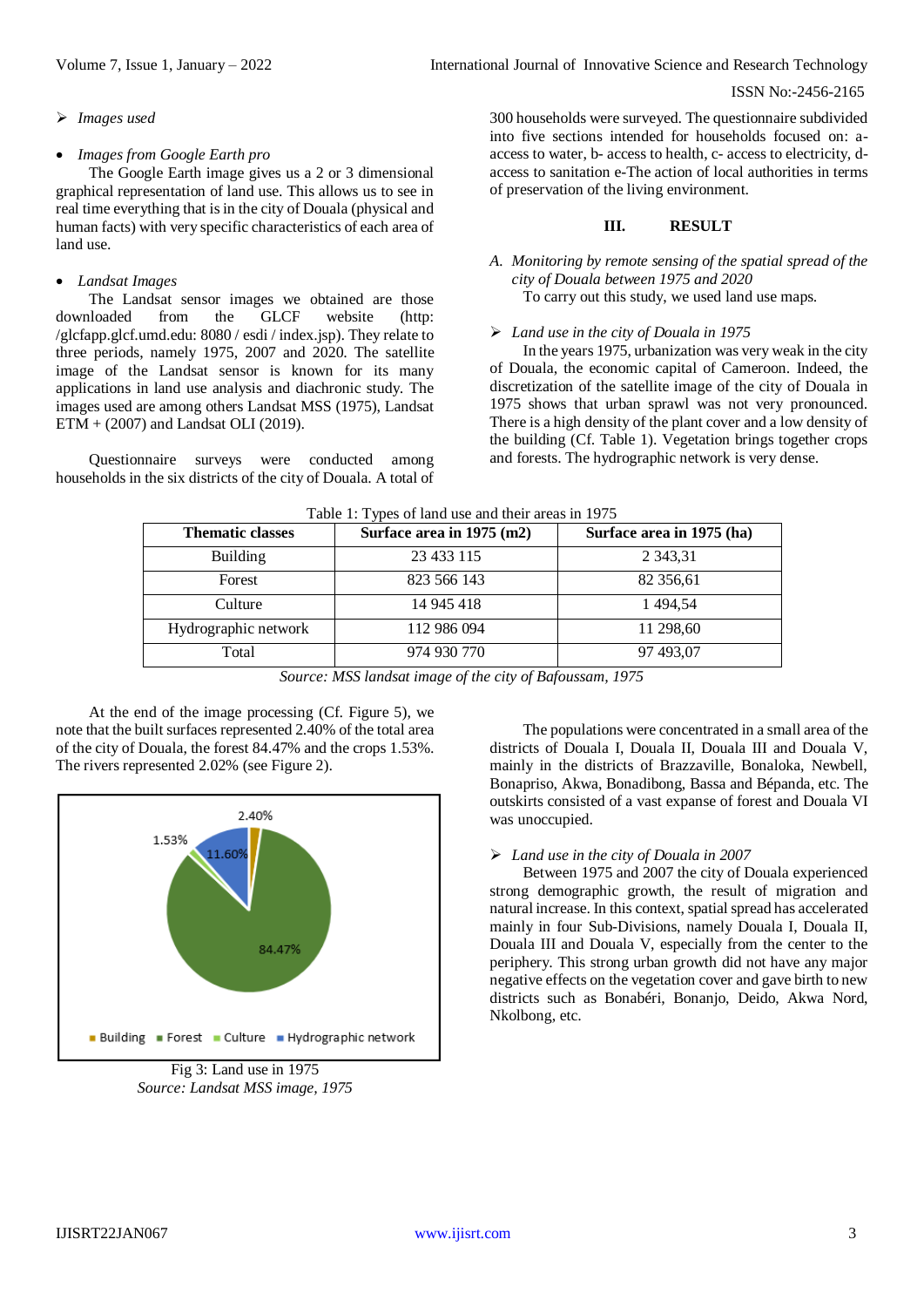| <b>Thematic classes</b> | Surface area in $2007$ (m2) | Surface area in 2007 (ha) |
|-------------------------|-----------------------------|---------------------------|
| <b>Building</b>         | 94 542 847                  | 9 4 5 4 , 28              |
| Forest                  | 750 424 893                 | 75 042,48                 |
| Culture                 | 2 909 164                   | 290.91                    |
| Hydrographic network    | 100 877 462                 | 10 087,74                 |
| Total                   | 948 754 366                 | 94 875,43                 |

Table 2: Types of land use and their areas in 2007

*Source: ETM + landsat image of the city of Douala, 2007*

The built-up areas, the result of the expansion of the city, increased sharply in 2007, indicating the decline in plant cover in favor of the growth of buildings (Cf. Figure 5).



Fig 3: Land use in 2007 *Source: Image landsat ETM +, 2007*

Built-up areas represented 9.96% of the total area of the study area in 2007, forest 79.09%, crops 0.30 and rivers 10.65% (Cf. Figure 5). There is a progressive presence of buildings in the city of Douala VI.

# *Land use in 2019*

In order to better illustrate the phenomenon of the spatial extension of the city of Douala, the processing of a third image was necessary (Cf. Figure 7). The discretization of the Landsat's image made it possible to distinguish, as in the other images (1975 and 2007), the different forms of land use in the study area. We can see that the plant cover has declined considerably, while the building has gained space (Cf. Table 3).

| <b>Thematic classes</b> | Surface area in 2019 (m2) | Surface area in 2019 (ha) |
|-------------------------|---------------------------|---------------------------|
| <b>Building</b>         | 207 823 349               | 20 782,33                 |
| Forest                  | 572 229 814               | 57 222,98                 |
| Culture                 | 83 451 785                | 8 3 5 4 1 7               |
| Hydrographic network    | 111 431 893               | 11 143,18                 |
| Total                   | 974 936 841               | 97 493,68                 |

# Table 3: Types of land use and their areas in 2019

*Source: ETM + landsat image of the city of Douala, 2019*

Buildings, made up of housing and socio-collective infrastructure, etc. occupies 21.31% of the surface area of the city of Douala. Forests occupy 58.69%, crops 8.56% and rivers 11.44% (Cf. Figure 4).



Fig 4: Land use in 2019 *Source: Landsat OLI image, 2019*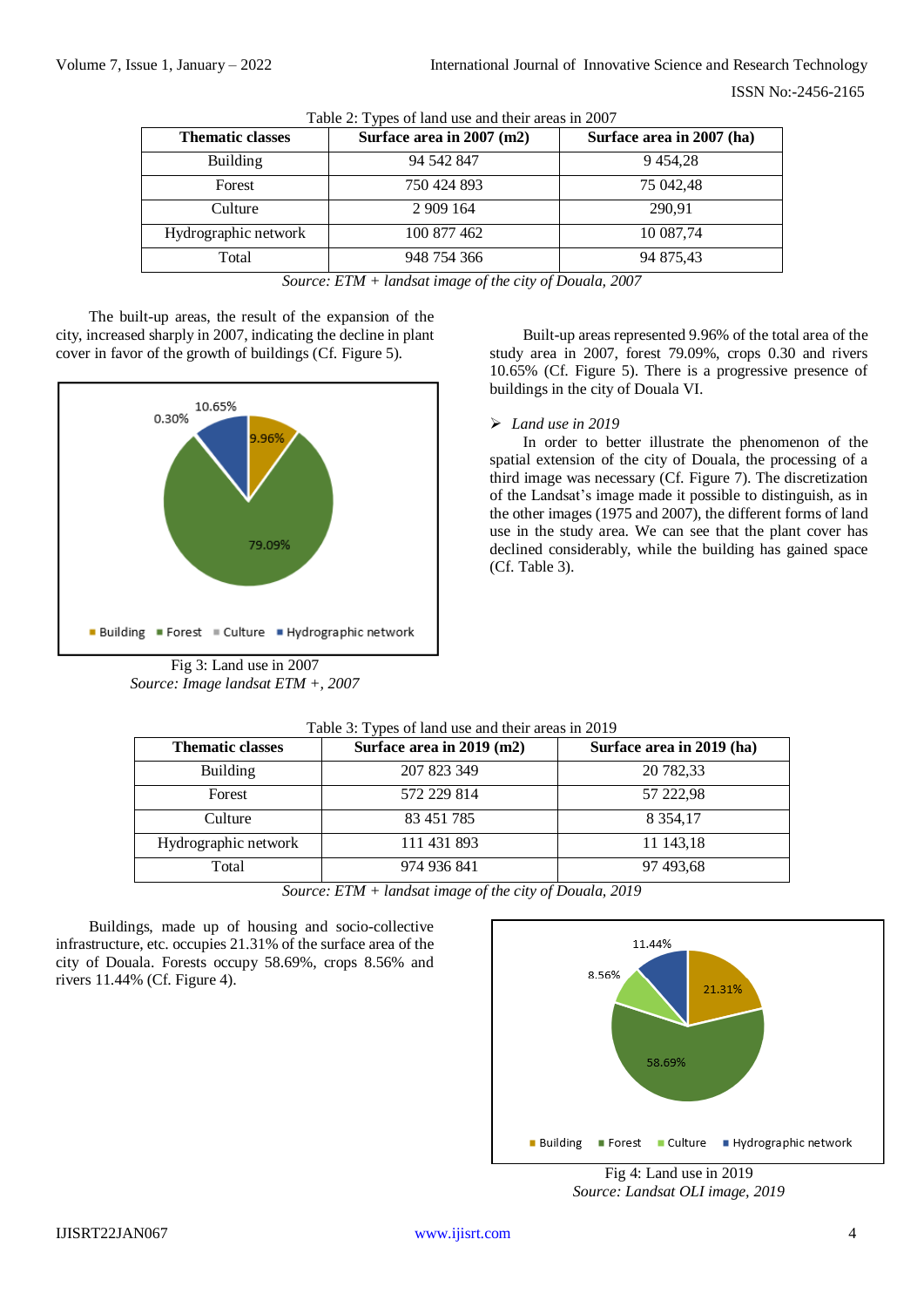The sharp increase in the area of buildings is mainly linked to urbanization. Cultivated areas have also increased in order to satisfy urban populations with food resources. District municipalities such as Douala I, Douala II, Douala III and Douala V have experienced a strong expansion of buildings.



Fig 5: Evolution of land use in the city of Douala in 1975, 2007 and 2019 *Source: Landsat image of the city of Douala in 1975, 2007 et 2019*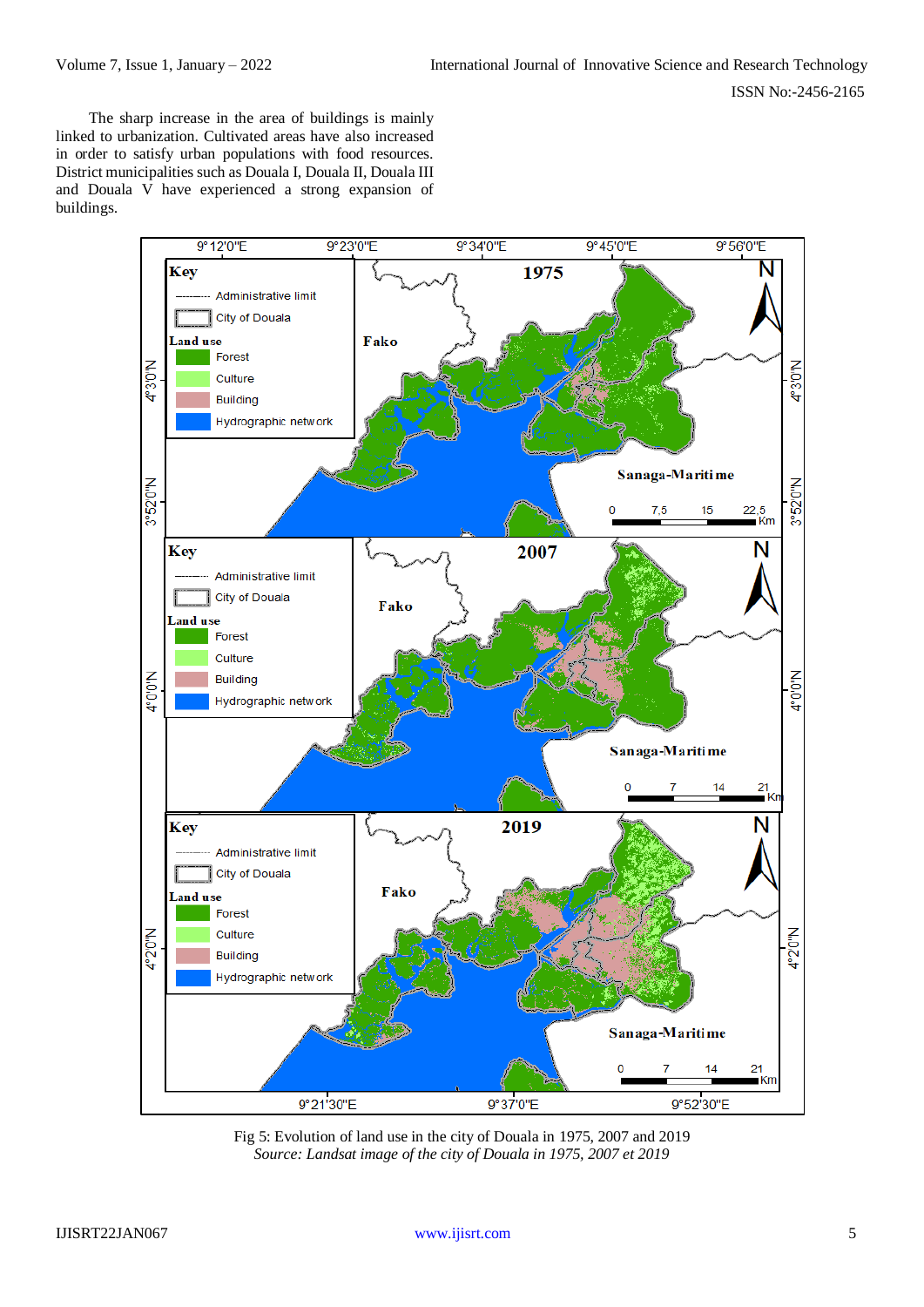The spatial extension (Cf Photo 1) of the building mainly in the four districts namely Douala I, Douala II, Douala III, Douala IV and Douala V is due to the fact that these districts are the seat of the economic activities of the city of Douala [5].



Photo 1: Urban sprawl in Douala *Source: Municipality of Douala II, 2020*

It should also be noted that agricultural activities have developed well in the outskirts to meet the needs of the increasingly large populations.

# *B. Analysis of the Causes of The Space Spread of the City of Douala*

The spatial spread of the city of Douala is linked to a set of causes including population growth, the development of basic services and equipment, opening up of the city and the development of economic activities, etc.

# *A growing population*

The city of Douala is home to a dense and heterogeneous population. It is a community made up of a minority of in-migrants and the vast majority of indigenous people. According to the last census carried out in 2005, the population of the city of Douala was estimated at 1,907,479 inhabitants and represents 76% of the entire population of the Littoral Region. Its annual average growth rate was estimated at 4.7% between 1987-2005. It tripled in twenty years from 1980 to 2000 and attracts over 100,000 newcomers each year. The population density is estimated at 3,830 inhabitants per km2.

Table 4: Evolution of the population of the city of Douala between 1976 and 2020

| <b>Years</b>                                  | Population |  |
|-----------------------------------------------|------------|--|
| 1976                                          | 637 000    |  |
| 1987                                          | 810 000    |  |
| 1991                                          | 884 000    |  |
| 1999                                          | 1 448 300  |  |
| 2001                                          | 1 574 978  |  |
| 2005                                          | 1 907 479  |  |
| 2014                                          | 2 943 000  |  |
| 2020                                          | 3 375 000  |  |
| $\alpha$ and $\alpha$<br>anan<br>$\mathbf{p}$ |            |  |

*Source: Bucrep, 2020*

Nevertheless, Douala is today a mosaic of the different ethnic groups that make up Cameroon. The inhabitants of the city of Douala are made up of Bamiléké, Bassa, Béti, the "Northerners" and "Anglophones". The city owes its recent growth to the rural exodus which has pushed hundreds of thousands of Cameroonians to leave their countrysides to settle in the cities. The city of Douala has 3 indigenous peoples namely the Bassa, the Douala and the Bakokos and foreigners such as Africans, Europeans, Asians and Americans [6]. Today, that population is estimated at approximately 3 375 000.

 *Development of human activities, factor of spatial expansion*

The city of Douala, the economic capital of Cameroon is spread over the boundaries of the Wouri Division and is divided into six districts (Douala I, Douala II, Douala III, Douala IV, Douala V and Douala VI). It has 118 sub-districts districts unevenly distributed among the different districts.

The city of Douala is considered the economic heart of Cameroon. It is the main gateway to and from the country. Its port and airport are among the most important in Africa.

The city of Douala alone accomodates 80% of the country's industrial production. The industrial sector consists of manufacturing activities in the areas of food products and manufacturing. Most of these industries were built in downtown Douala and in some outskirts. The Bonabéri district has a high concentration of industries close to the port. There are industrial companies in districts such as Bébanda, Bonamoussadi, Cité CICAM, Makèpè, Ndogbong, Ndokotti, etc. They played a role of attracting the populations, who came to settle there and have developed other activities which contributed to the sprawl of the city of Douala [7].

The general business census carried out in 2009 by MINEPAT reveals that out of 93,669 businesses and establishments listed in Cameroon, 35.1% are located in Douala [8]. These numerous economic opportunities of the city of Douala are at the origin of its high rate of urbanization. The Yassa district owes its development to the Japoma stadium.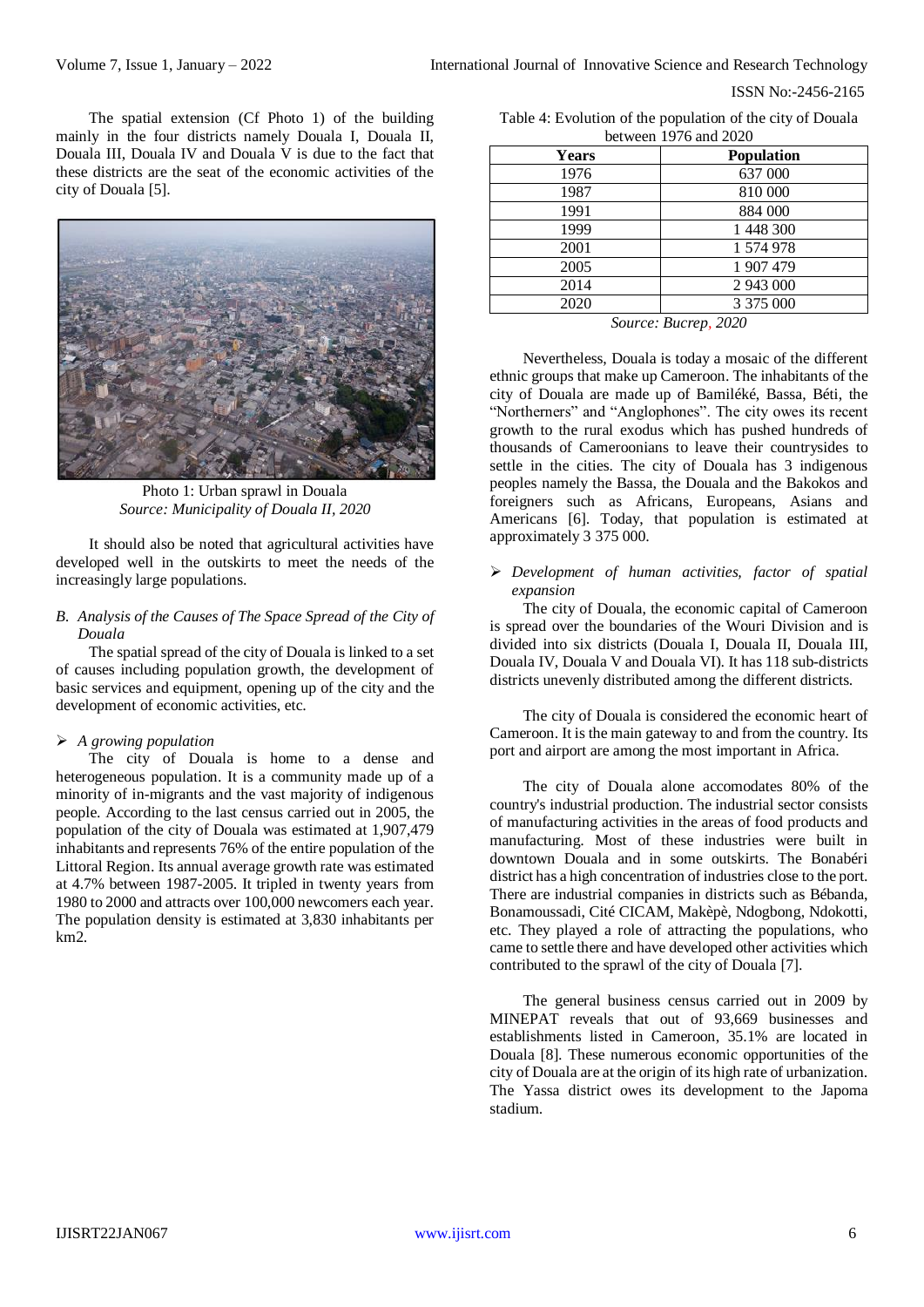Volume 7, Issue 1, January – 2022 International Journal of Innovative Science and Research Technology

ISSN No:-2456-2165



Fig 6: Factors of expansion of the city of Douala *Source: GPS surveys 2020 plus CUD archives, 2017*

Other factors such as administrative structures, markets (Congo market, Akwa market, Ndokoti market, etc.) football stadiums (Japoma and Bépanda stadium), university institutions, the development of communication channels have led to the spatial extension of the city of Douala (Cf. Figure 6).

# *C. Analysis of the Consequences of Space Spreading in the City of Douala*

The spatial growth of the city of Douala mainly linked to human activities has multiple consequences. These include, among other things, the development of precarious neighborhoods, the reduction of agrarian spaces, the anarchical occupation of areas at risk, etc.

# *Development of precarious neighborhoods*

The sprawl of the city of Douala has been accompanied by the development of precarious neighborhoods. The expression precarious neighborhoods designates unhealthy urban neighborhoods, made up of precarious constructions and lacking for the most part of coherent networks of water supply, electricity, sanitation, etc. Space is small, whether it is the width of the communication routes, the size of the rooms and their number per dwelling. These are underprivileged urban areas whose constructions are largely made using recycled materials and the environment (Cf. Plate 1) is characterized by general unsanitary conditions. Precarious neighborhoods like New-Bell, Bépanda petit wouri, Bépanda yong yong, Bépanda road network, Village, Makèpè Missokè, Makèpè Maturity, Makepè old landfill, etc. which yesterday were sparsely populated areas which experienced stronger population growth [9].



Plate 1: Degraded road in Village and housing to demolish a lowland in New-bell *Source: Image Kengmoé Emmanuel, 2020*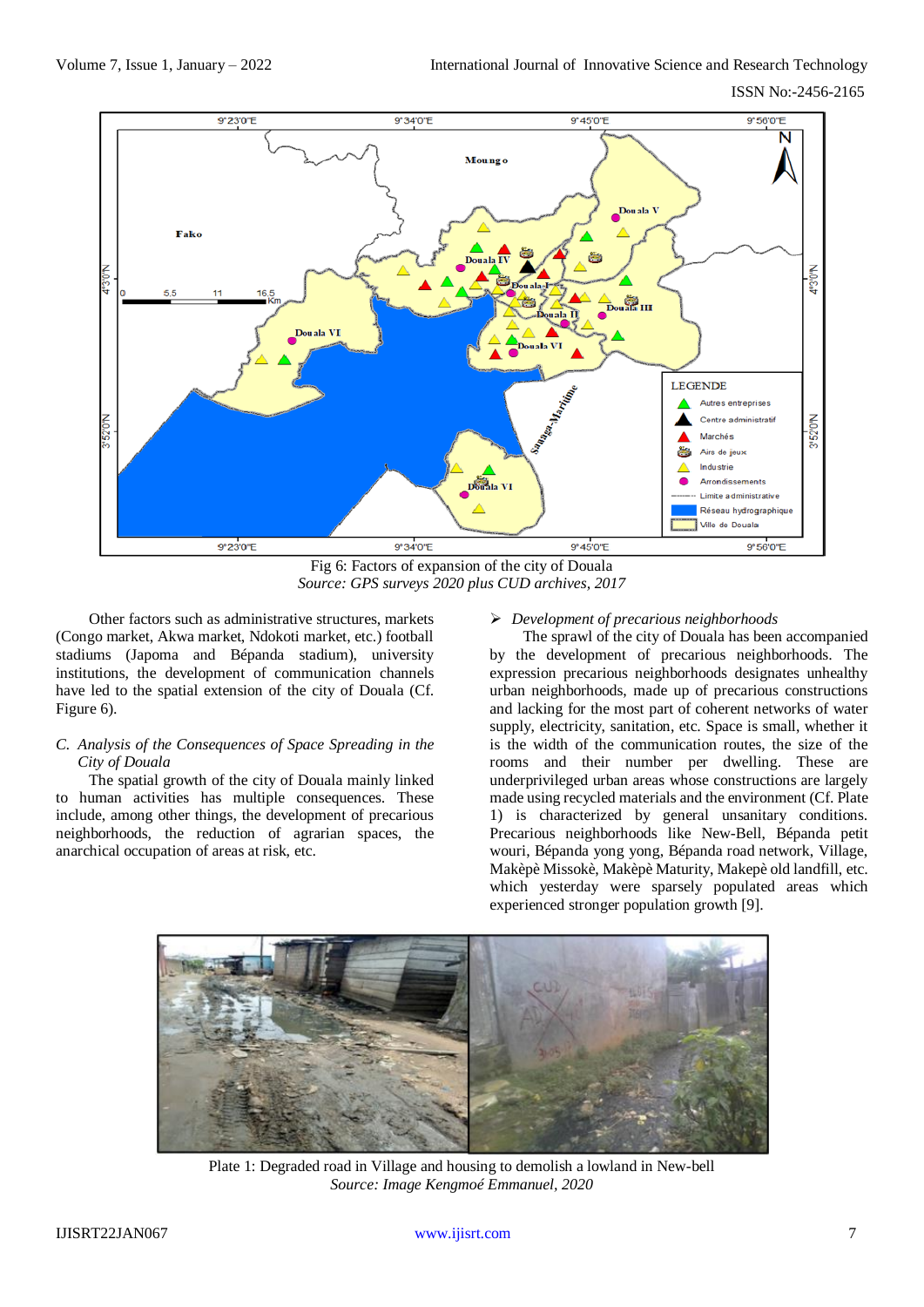The populations who occupy these "non-aedificandi" areas in the city of Douala are foreigners in particular made up of resourceful people who have not been able to obtain space in the subdivided areas. They invest in the hydromorphic zones, the uneven slopes, the tops of the interfluves, etc. and are exposed to the risk of landslides and floods. Some of them are, like the swamps, considered by the public authorities as unbuildable sites that fall within the national domain.

The hydromorphic lowlands have also been invaded by the destitute. These are sites vulnerable to flooding. They are the receptacle for all wastewater and waste from heights.

There is still a certain alternation between areas where the flow of water is continuous and the marshy reaches characterized by the slowness of the flow. These hydromorphic zones are declared non-constructible by the town planning documents, because the hygiene and sanitation conditions are deplorable.

### *Difficulty accessing health*

The spatial spread of the city of Douala ultimately poses difficulties in accessing health care for certain households, in particular those located in the perimeters and peripheries of our study area. The chronological and spatial evolution of the supply of healthcare highlights the dynamics that determine their distribution. The provision of public health care in the city of Douala is the result of a long process rooted both in the history of its development and in health policies. The distribution of health facilities leads to inequalities, limiting the possibilities of some city dwellers to access health care. Indeed, the health establishments are concentrated in the central districts [10].

The Wouri health district also includes public health facilities (district hospital of the city of palm trees and Laquintinie Hospital) which are not managed by the Ministry of Health. Apart from a few private denominational establishments, most of the districts of the city of Douala do not have public health care structures.

The distance to access healthcare is a good indicator of the availability of health services [11]. According to the WHO, a health service is geographically accessible if it is located within 5 kilometers of the user. In the city of Douala, city dwellers travel long distances to access health care.

## *Access to solid and liquid waste sanitation*

The management of waste and household refuse is becoming more and more difficult in a context marked by the spatial spread of the city of Douala. It is increasingly difficult for Hysacam's services to cover the entire increasingly expanding study area.



Fig 7: Distance traveled by households in the city of Douala to dispose of household waste *Source: Field surveys, 2020*

The populations of the study area discharge a large part of their waste in unauthorized places. Here, waste management is the responsibility of each household. Collection and removal, theoretically the responsibility of each municipality since July 1, 1989, have not been put into practice due to the scarcity of available resources. People travel long distances to dispose of household waste. Field investigations show that 13.25% of households travel between 1 and 100 m to evacuate garbage, 17.67% between 100 and 200 m, 10.84% between 200 and 300 m, 6.02% between 300 and 400 m, 7.63% between 400 and 500 m, 26.50% between 500 and 600 and 18.07% 600 m and more (Cf. Figure 7).

In isolated areas with a high population density, piles of garbage pile up and sometimes even occupy traffic routes, while in lowlands, rivers are the main medium used to evacuate all waste (water waste and household waste). It is not too much to say that the rivers in the study area are open sewers (Cf. Plate 2).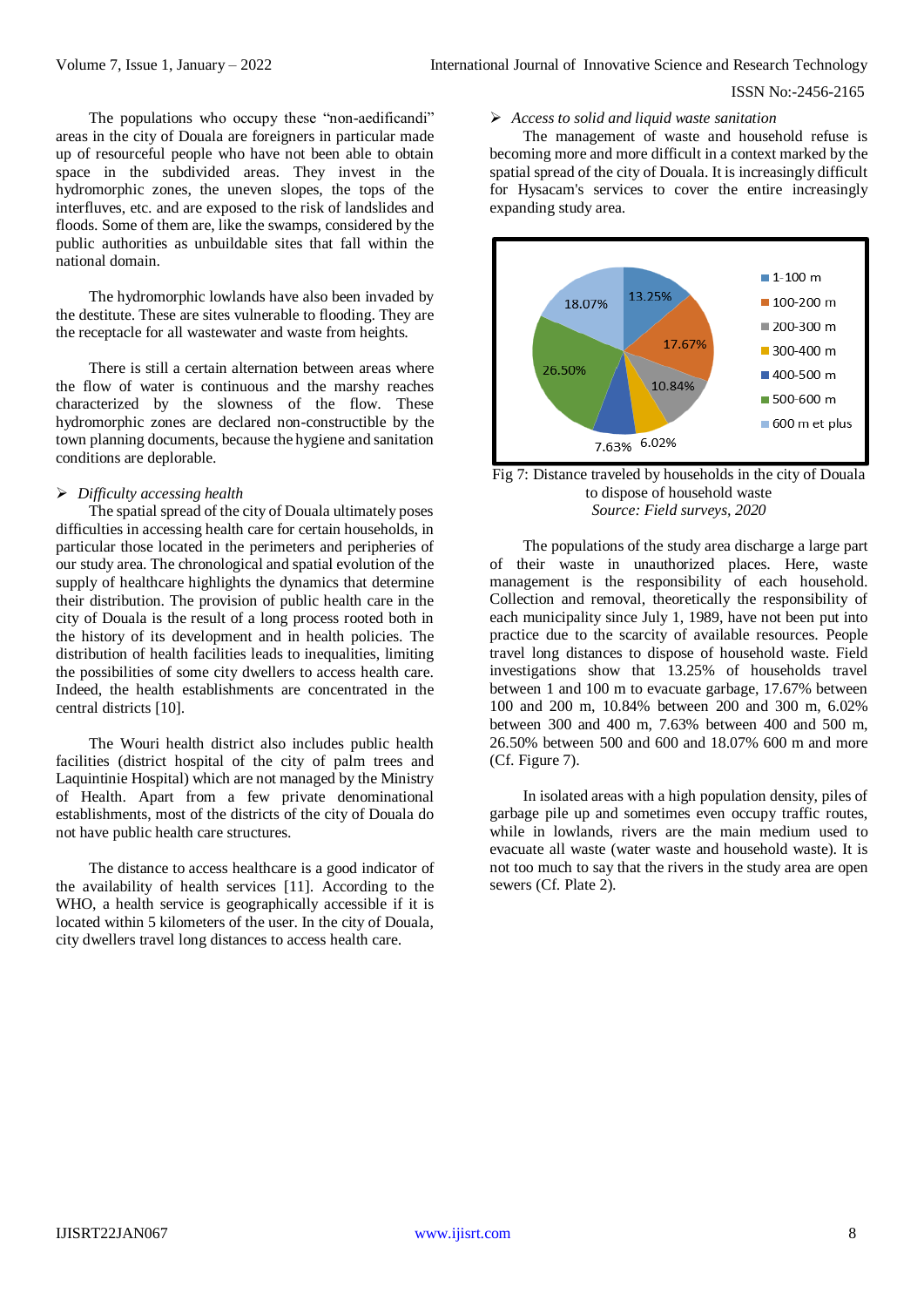

Plate 2: Living environment degraded by waste *Source: Kengmoé Emmanuel, 2020*

In all districts of the city of Douala, illegal solid waste dumps proliferate near the tracks (Cf. Plate 2), in gullied or flooded sectors, in riverbeds, and everywhere. Hysacam's garbage bins are non-existent or very few in number compared to the number of households served.

### *Difficulty accessing electrical energy*

Electric power is distributed in the city of Douala by ENEO. It is distributed by aerial networks on poles (in iron, wood, or concrete). The electricity is carried out by cables stretched between the poles. For a city in full growth and confronted with a spatial spread, the infrastructures are insufficient to remedy the problems of electric energy. As a result, the districts served with electricity are located in the city center most particularly. The outskirts of the city of Douala are poorly supplied with electrical energy [12].

In the study area, few households are connected. Consumers for domestic use are regularly confronted with the load shedding they experience all the time.

# *Drinking water supply*

In the study area, households are finding it increasingly difficult to access drinking water. This situation is explained by the fact that, urban sprawl has led to an inability to connect urban districts, in particular the surrounding and peripheral districts, to the Camwater supply network. This company faces technical and material difficulties.

The supply of drinking water in the city of Douala essentially involves two aspects: the Camwater network, and decentralized water supply solutions (BFP, BFC, wells, sources, etc.).

# *Reduction of agricultural land*

The sprawl of the city of Douala is at the origin of periurbanization. This is the process of developing the outskirts of cities. This phenomenon has negative effects on agricultural land. It contributes to the reduction of cultivable spaces. All the agricultural land that was located in the peripheral spaces of the study area is occupied by buildings.

Other consequences of the spatial spread of the city of Douala are to be noted, including the problem of displacement. City dwellers located in the outskirts of the study area are sometimes forced to make long journeys to reach shopping centers, schools, the administrative center, etc.

# **IV. DISCUSSION**

The first results illustrate a clear progression of the urban fabric which, in particular is more intense in Douala I, Douala II, Douala III, Douala IV and Douala V but with slightly different annual growth rates. The extent of the sprawl phenomenon of the city of Douala between 1975 and 2019 resulted in a fragmentation of landscape structures through the increase in the number of new urbanized areas. With an increase in the number of urban fragments reaching 21.31%. The results indicate a rapprochement of artificialized surfaces and a sprawl of agricultural and natural peri-urban areas, particularly during the period 2007-2019. Moreover, the reconstruction of the trajectories of land use changes shows that urban expansion has occurred more to the detriment of crops and forests. Nevertheless, the peripheral green spaces constitute more than 50% of the surface area of the city of Douala. These results confirm the observation that the city, as it expands, increasingly degrades green spaces from the city center to its periphery [12]. This trend illustrates the anarchical development of urban space to the detriment of the environment in recent years from [13]. It reflects the spontaneity observed in the sprawl of cities in Third World countries, especially on the outskirts of the city [15]. The comparison between the three periods makes it possible to identify the main evolutions. Depending on the periods considered, this continuous consumption of space took place with slightly different growth rates  $(\pm 10$  ha / year), the equivalent of 111 pixels of 30 m spatial resolution. The strongest urban expansion was recorded during the 2007 and 2019 period. The lowest land consumption was observed during the two periods 1975-2007, while the 2007-2019 period was marked by a new acceleration in the expansion of artificial surfaces. . The continued urban expansion is partly explained by the fact that the period 2007-2019 was characterized by high urbanization [16]. The year 2019,